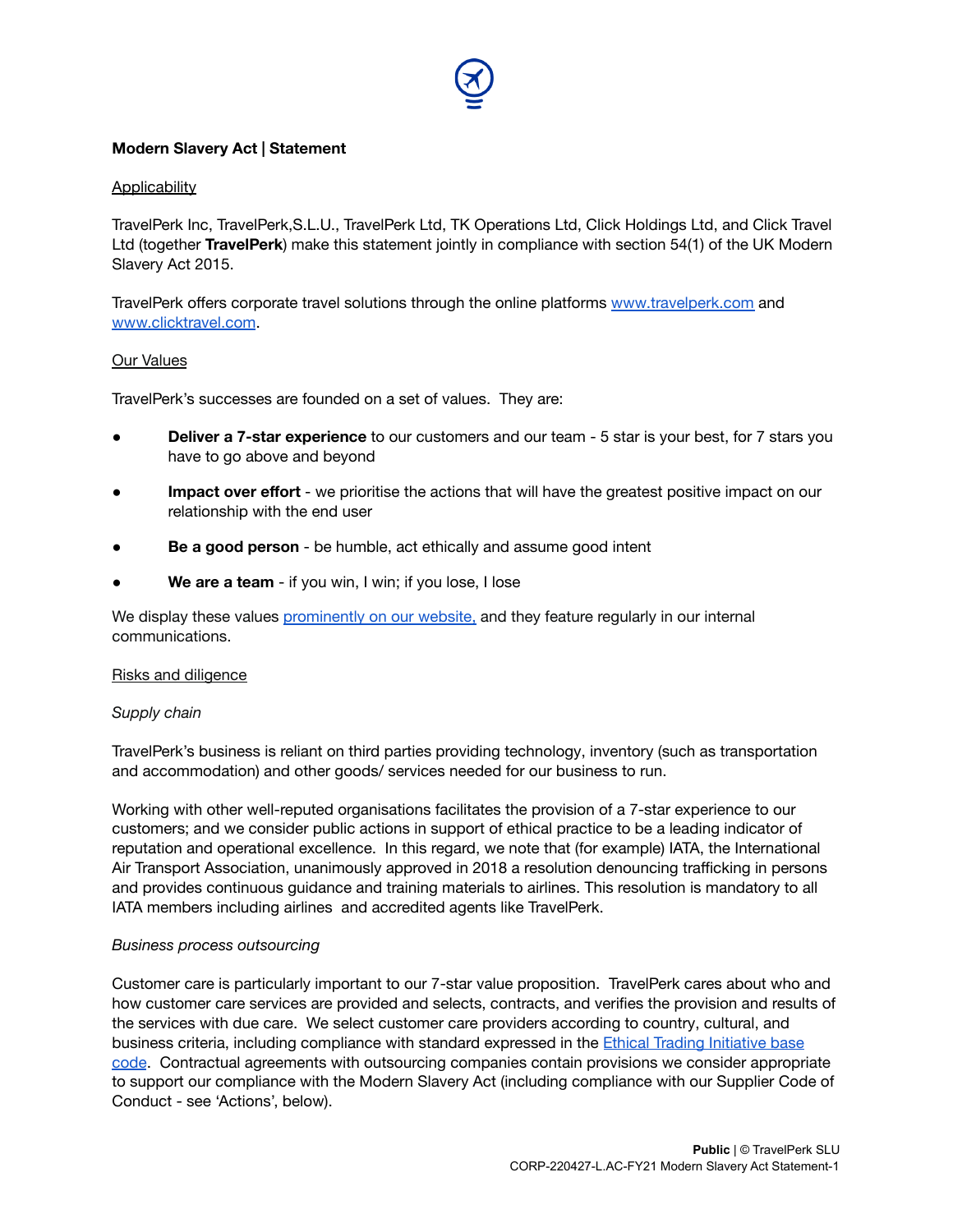

During the most recent financial year, we partially outsourced customer care activities to a company based in the Philippines. The Global [Slavery](https://www.globalslaveryindex.org/) Index ranks the Philippines with 55.8 points out of 100 (or "BB") which means the country is in the upper half of the world classification, supports victims, and criminalizes modern slavery.

So as to assure TravelPerk and its stakeholders as to our supplier's commitment to fair treatment of workers, TravelPerk's managing representative paid personal visits to the outsourced facilities and confirmed, through interviews with relevant persons:

- every hire is subject to the presentation of a certificate of birth or other equivalent documentation, in order to verify age and ensure no one under the legal age is hired
- all employees have the skills required for their jobs' description, receive training, and can leave their jobs on 30 days' notice
- all employees are free to associate (i.e. create or join unions) and be part of collective deals
- the facilities are safe and hygienic as attested by the providers, checked personally by TravelPerk's staff, and subject to public control by the Government of the Philippines' Department of Labor and Employment (**DOLE**)
- working hours are compliant with the law and consist with DOLE's minimum standard eight hours work plus one hour mandatory break
- living wages are pre-agreed and over the national legal standard
- the providers have put in place anti-discrimination measures and policies
- there are internal rules, policies and procedures against inhumane treatment and abuse in the working environment

## Actions taken/ staff training

Referring back to our values, ethics matter to TravelPerk. In addition to the specific controls we list above, among other actions to support a positive ethical environment, we:

- **verify** compliance among employees with our code of conduct and business ethics, using [culture.ai](https://culture.ai/)
- **promote** channels for stakeholders to 'blow the whistle' on matters of unethical or illegal conduct
- **promote** positive working culture among our suppliers through our Supplier Code of Conduct (<https://www.travelperk.com/legal/supplier-code-of-conduct>), which incorporates standards with regard to human rights, working conditions and ethical behaviour

## Next steps

TravelPerk continually reviews its Supplier Code of Conduct to strengthen its requirements and implementation. We will continue to review our anti-slavery policies, obligations and processes to ensure they are fit for purpose.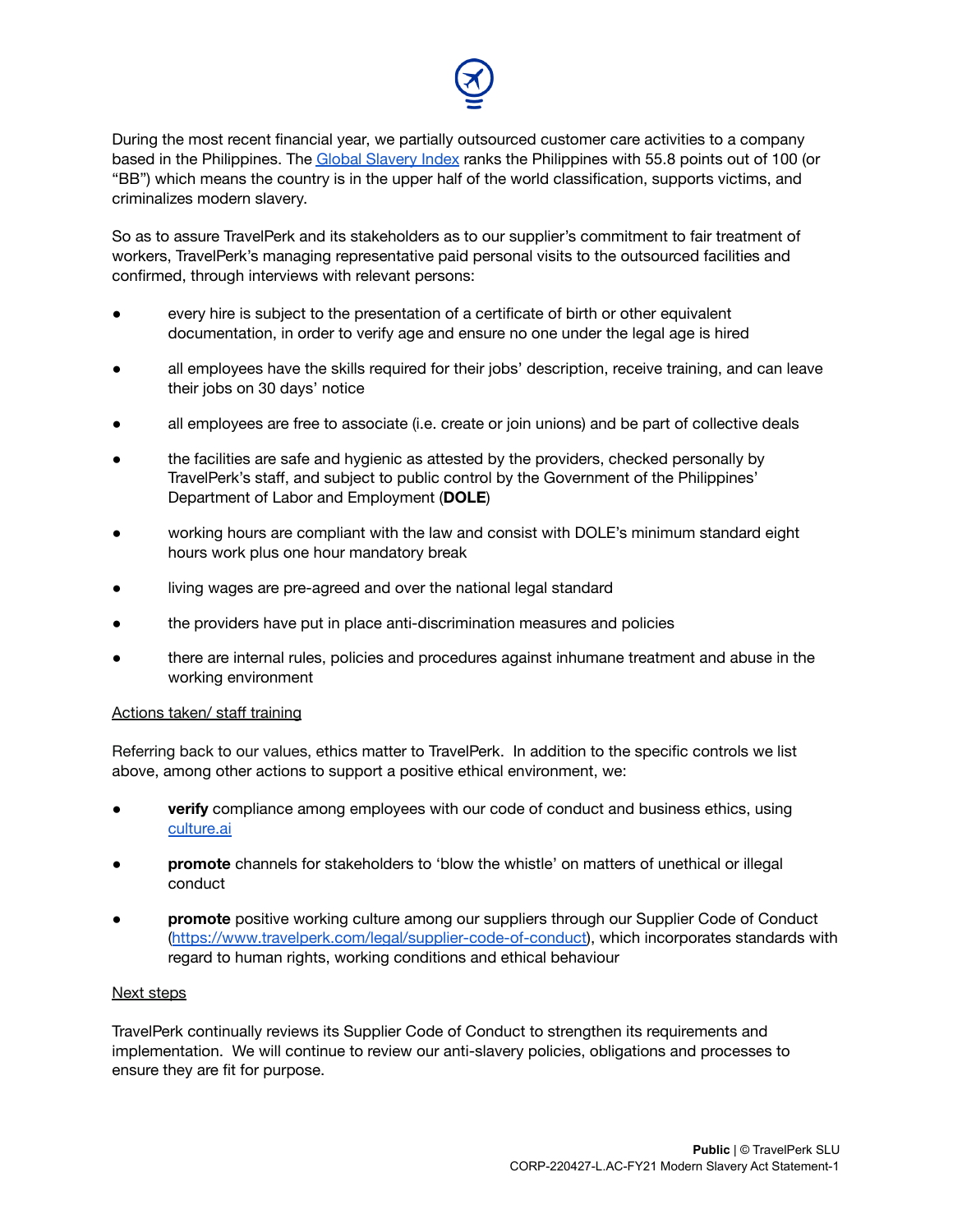

This statement sets out the steps TravelPerk has taken to prevent acts of modern slavery and human trafficking from occurring in its business and supply chain during the financial year ending December 31, 2021.

\_\_\_\_\_\_\_\_\_\_\_\_\_\_\_\_\_\_\_\_\_\_\_\_

Abraham Meir CEO

TravelPerk Inc. TravelPerk, S.L.U. TravelPerk Ltd. TK Operations Ltd. Click Holdings Ltd. Click Travel Ltd.

Date: Wednesday, 11 May 2022 15:30 UTC

Approved by TravelPerk, Inc Board of Directors on 3 May 2022 in relation to the financial year ending 31 December 2021